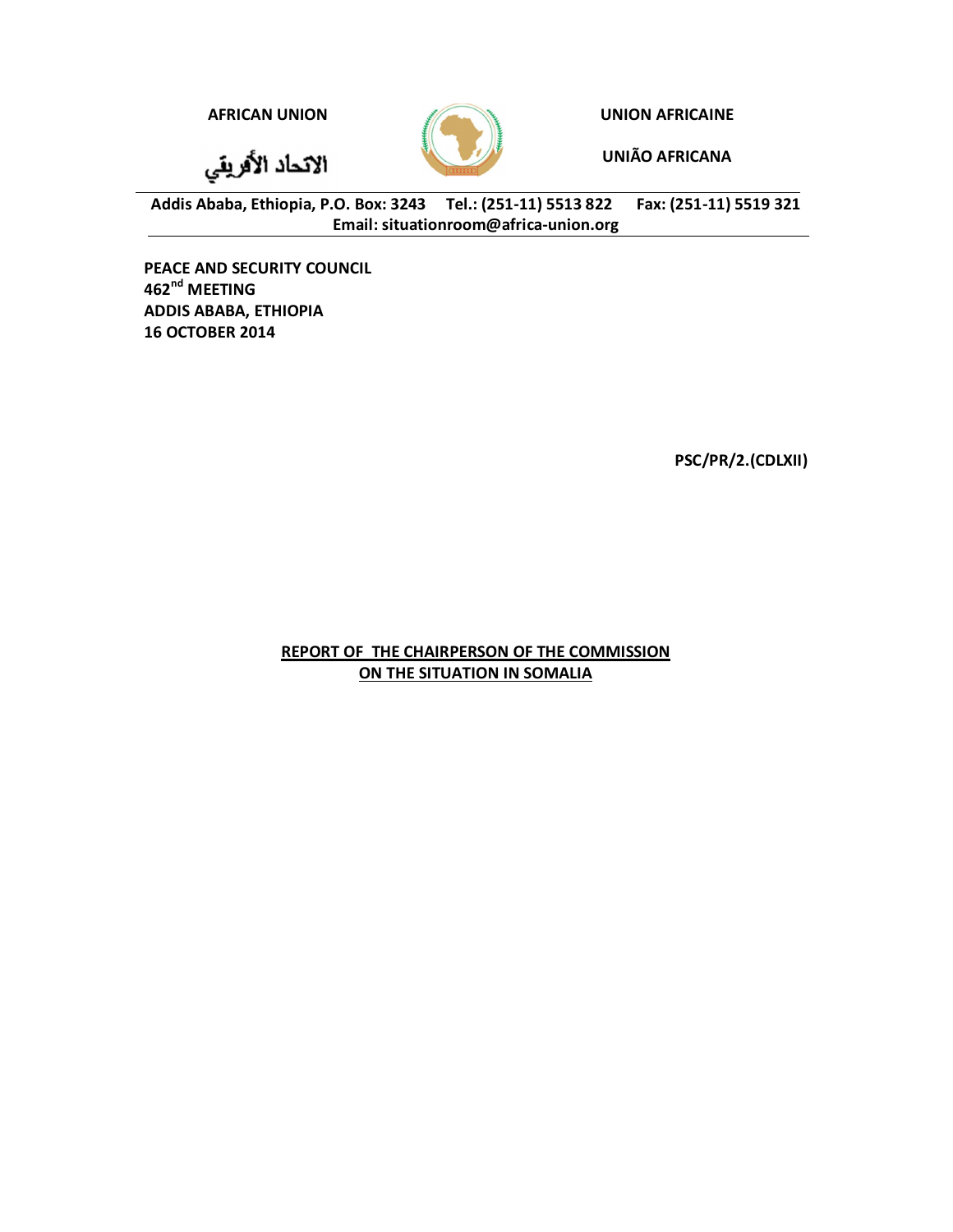#### **REPORT OF THE CHAIRPERSON OF THE COMMISSION ON THE SITUATION IN SOMALIA**

# **I. INTRODUCTION**

1. The present report is submitted pursuant to the relevant decisions of Council. It provides an update on the main developments that took place in Somalia during the period under review, the implementation of the mandate of the African Union Mission in Somalia (AMISOM) and other related issues. The report concludes with observations on the way forward.

# **II. POLITICAL DEVELOPMENTS**

2. The overall political developments in Somalia remain encouraging, with evidence of progress in the State formation process, constitutional review and preparations for elections by 2016.

# **a) State Formation Process**

3. Since the signing of the August 2013 Addis Ababa Agreement establishing the Interim Jubba Administration, there has been some progress in the implementation of this Agreement. Furthermore, agreements have been reached regarding the establishment of two other States, namely the South-West and Central States. On 23 June 2014, the South West-6 Group and a delegation of South-West-3 Group signed a historic Agreement at Villa Somalia to set up an Interim South-West Administration that would include the regions of Bay, Bakol and Lower Shabelle. A Technical Committee was set up to prepare the roadmap for the creation of an interim South-West Administration. While some stakeholders, including the President of the six-region State, Madobe Nunow, and the Minister of Interior Affairs of the Federal Government of Somalia (FGS), Abdullahi Godah Barre, have refuted its legitimacy, the Baidoa Agreement has attracted the backing of both the international community and some key FGS figures.

4. The FGS also held consultations with representatives of the central regions, including the "Regional State of Galmudug", the "Administration of Himan&Heeb" and the leadership of Ahlu Sunna wal Jamaa, resulting in the signing, on 30 July 2014, of an Agreement in which they committed themselves to form an administration for Mudug and Galguduud. The United Nations (UN), the European Union (EU), the Intergovernmental Authority on Development (IGAD) and the AU signed the Agreement as witnesses. The "Himan&Heeb" leaders, who had not signed the Agreement at the same time as the other parties, eventually signed it on 6 August 2014

5. The disputed Sool Region continues to experience tension after Somaliland forces seized Taleex town, on 12 June 2014, and disrupted a conference organized by leaders, elders and supporters of the self-declared "Khatumo State". Susequently, the Puntland Government reinforced its military presence in the contested region. The "Khatumo" leaders relocated to Saaxdheer, an area in the Sool region. On 14 August 2014, Ali Khalif Galayr was elected as the new President of the "Khatumo State".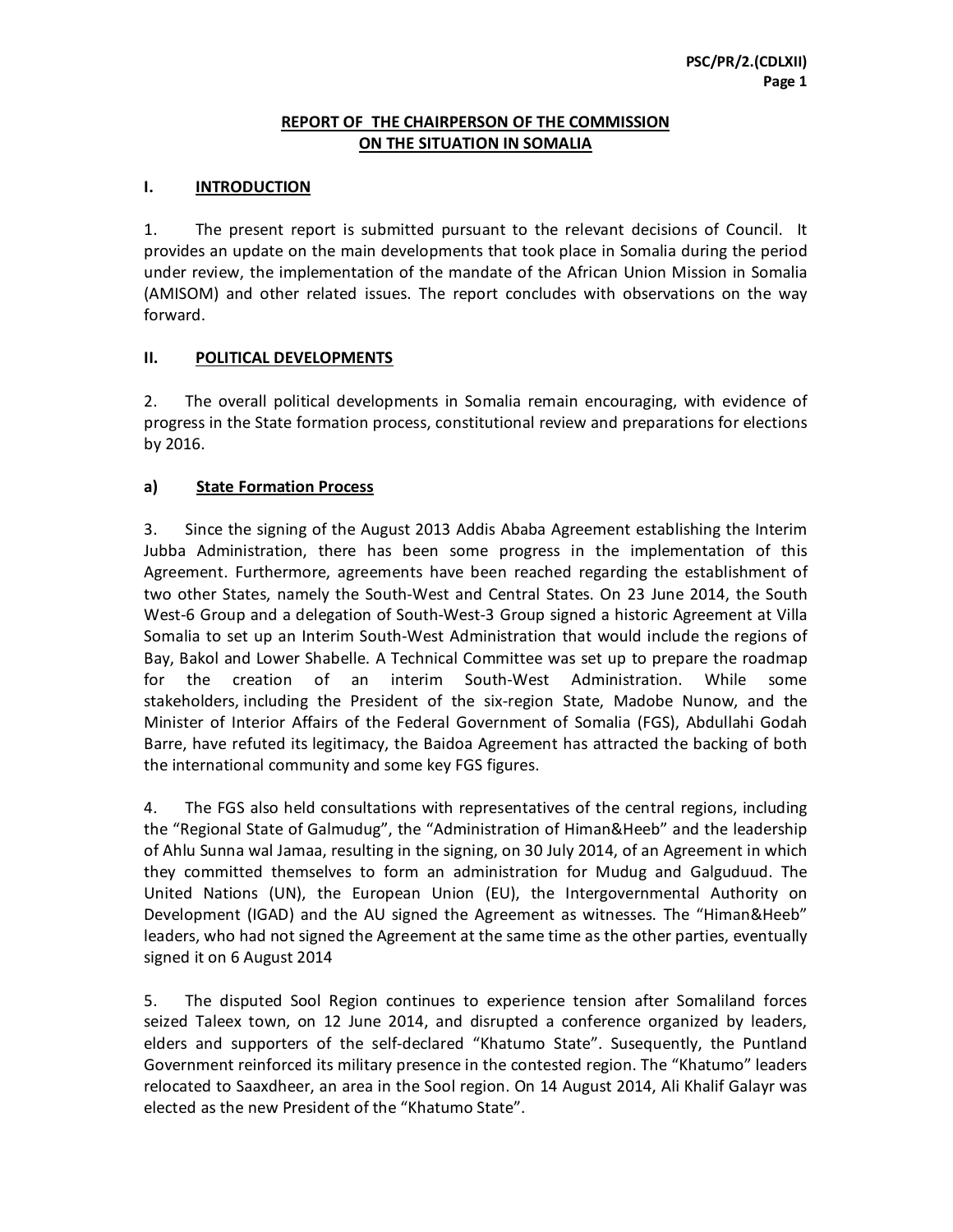6. Relations between the FGS and Puntland remain strained. On 31 July 2014, Puntland announced a freeze on all cooperative relations and activities with the FGS in reaction to the signing of the Agreement on State formation in Galguduud and Mudug. On 2 August 2014, the President of Puntland, Abdiweli Mohamed Ali Gaas, suspended co-operation with the FGS and withdrew 10 Parliamentarians following the Government's endorsement of the new "Central State" in Mudug and Galgudud regions. Puntland officials objected to the announcement by the Government of an administration for Mudug and Galguduud, which is located in Puntland and has been at peace in the past 16 years.

7. On 18 August 2014, the Puntland authorities offered a 30-day consultation period between Puntland and the FGS in an effort to resolve differences. On 10 October 2014, Prime Minister Abdiweli Sheikh Ahmed travelled to Puntland and, on 11 October, alongside Puntland President Abdiweli Mohamed Ali Gaas, launched talks between the FGS and Puntland in a bid to resolve political differences on the interpretation of the Provisional Constitution, sharing of power and resources, and the formation of the Central State. The two parties further agreed to put in place confidence-building measures.

# **b) Constitutional Review, Electoral Process and other issues**

8. Progress has been registered in the constitutional review process in Somalia. On 21 May 2014, the Somali Parliament formed a Sub-Committee tasked with finalizing the Provisional Constitution and preparing electoral legislation for the 2016 elections. The Committee was given 13 months to finalize the Provisional Constitution and establish suitable laws in readiness for elections in August 2016. On 29 May 2014, the Council of Ministers approved the nomination of five individuals to serve as Commissioners on the Independent Constitutional Review and Implementation Commission (ICRIC).

9. In preparation for the elections, the FGS established an *ad hoc* Parliamentary Electoral Committee to draft a bill on the National Independent Electoral Commission (NIEC) and to review comparative electoral systems. The *ad hoc* Committee draws members from both the Parliament and the FGS. It has yet to agree on the legislation to establish the NIEC.

10. Following consultations with various stakeholders, the FGS, on 30 June 2014, issued a revised version of the "Vision 2016" plan for the political transformation of Somalia. On the same day, the Federal Parliament passed the Judicial Service Commission Law. The Commission is the supreme administrative organ of the Somali judiciary, and is a prerequisite to the establishment of the Constitutional Court, the country's highest court.

# **c) Stabilization Processes**

11. Progress is being made in the stabilization of the country. Local administrators who were selected by the Ministry of Interior and Federalism have taken over responsibility for regional governance from the Somali National Army (SNA) and AMISOM, as part of the ongoing stabilization efforts. Similarly, Prime Minister Abdiweli Sheikh Ahmed chaired the third phase of the New Deal Summit (Somali Development and Reconstruction Facility - SDRF) meeting, with the participation of representatives of the international community.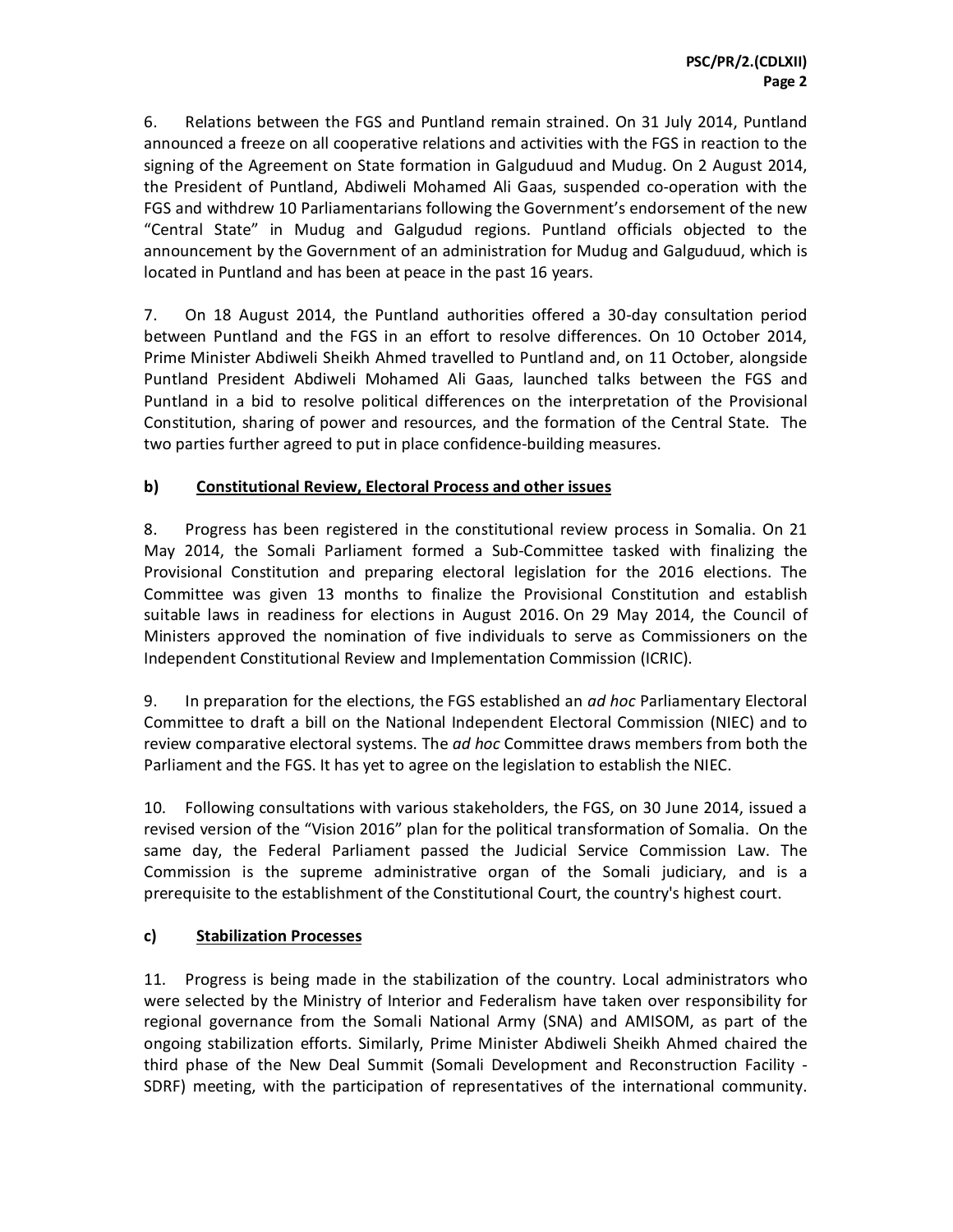The meeting discussed the current security situation in Somalia, and also served as a platform to promote continued dialogue between the FGS and international partners.

12. The FGS is putting in place appropriate legislation to combat terrorism. On 10 July 2014, the Somali cabinet approved a draft Counter-Terrorism (CT) bill designed to strengthen the fight against insurgency within Somalia. The CT bill provides additional powers to the courts to better equip them to deal with terrorism related cases, using effective legislative measures to ensure that appropriate sentencing can be handed down for terrorist acts.

13. On 16 September 2014, a reconciliation conference was held in Kismayo. The objective of the conference, which was opened by President Hassan Sheikh Mohamud, was to engage with key stakeholders from Middle and Lower Jubba and Gedo regions on outstanding issues and to agree on the final power sharing modalities to establish a Jubbaland State. The conference was followed by the integration of Colonel Adan Shire 'Bare Hirale' into the peace process. Colonel Bare Hirale and the Interim Jubba Administration led by Ahmed Madobe reached a three-point Agreement brokered by the FGS and IGAD. In the Agreement, Colonel Bare Hirale agreed to participate in the second phase of the Jubba reconciliation conference and to integrate his forces within the SNA. A Committee was formed to bring Colonel Bare Hirale's militia to the outskirt of Kismayo until the Agreement is fully signed. The FGS hopes to finalize the establishment of a federal unit in Jubbaland by December 2014.

# **d) International Support**

14. On 13 August 2014, the United Nations Security Council made a historic visit to Mogadishu. The Security Council delegation met with President Hassan Sheikh Mohamud, Prime Minister Abdiweli Sheikh Ahmed, senior members of the Government, the Federal Parliament and leaders of the Interim Administration of Jubba and Galmudug. The delegation welcomed recent political agreements to form interim regional administrations. It also expressed its expectation that the FGS would urgently establish a national independent electoral commission, lead a process to revise the Provisional Constitution and hold a referendum on it by the end of 2015, and subsequently hold elections in 2016.

15. On 18 September 2014, the United Kingdom and Somalia co-chaired a meeting on the SNA in London. The meeting discussed ways to enhance support to the SNA in joint operations with AMISOM. On 24 September 2014, the UN Secretary-General, Ban Ki-moon, hosted a high-level meeting on Somalia in the margins of UN General Assembly. The meeting welcomed the progress made and reaffirmed its support to Somalia.

# **III. SECURITY AND HUMANITARIAN SITUATION**

16. Despite the peace and security gains recorded in those areas recovered from Al-Shabaab, the overall security situation in Somalia remains volatile. Al-Shabaab continues to carry out a dual-track asymmetric campaign focused on the conventional targeting of vulnerable AMISOM and SNA defensive positions and emplacement of Improvised Explosive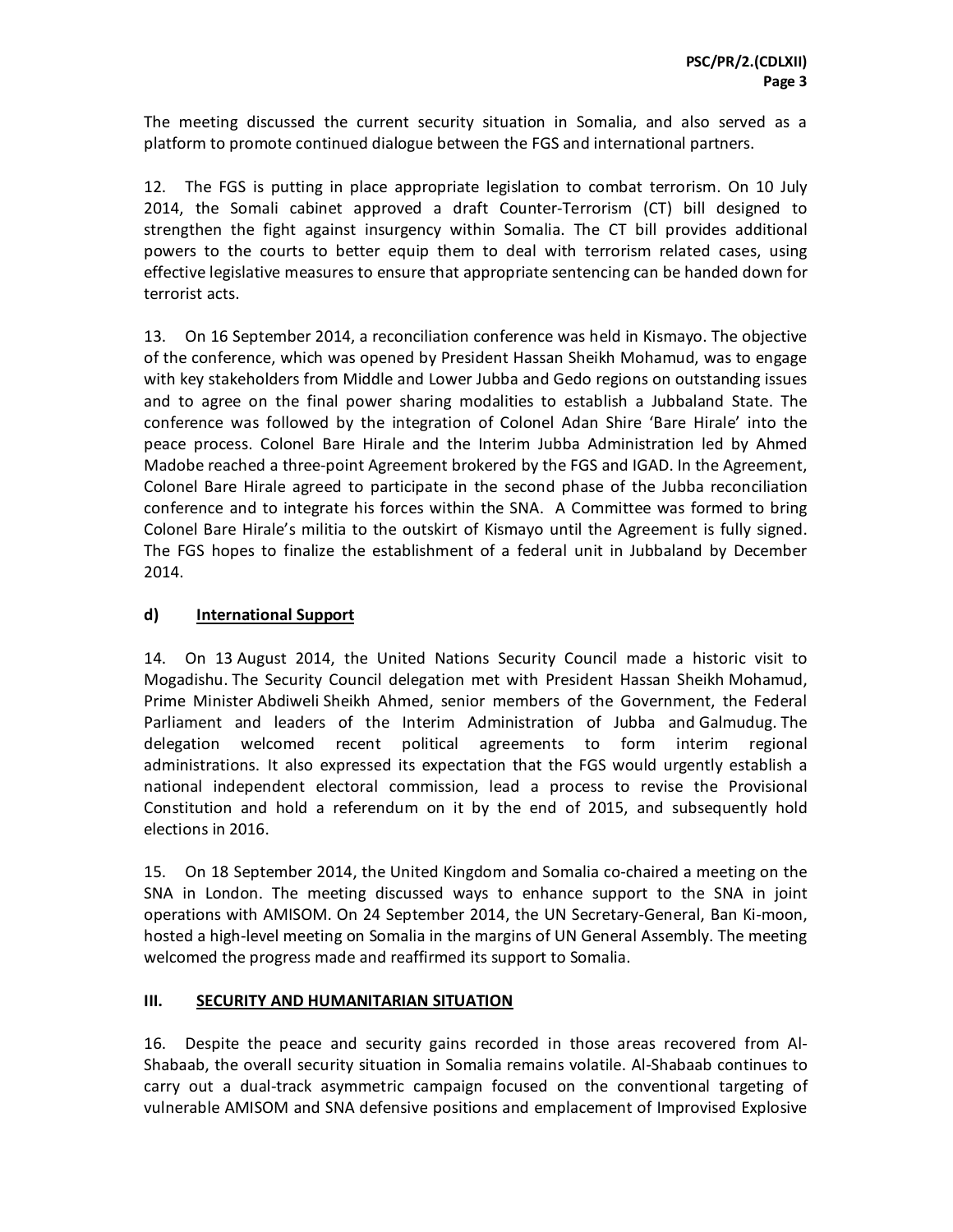Devices (IEDs) at AMISOM and SNA supply lines. On 21 February 2014, a group of 9 Al-Shabaab militants launched a complex attack on Villa Somalia. During the attack, 14 people were killed, including Government officials. On 5 July 2014, Al-Shabaab attacked the Federal Parliament, killing 4 people and injuring 7 others.

17. On 8 July 2014, Al-Shabaab attacked Villa Somalia, killing 3 and injuring 2 AMISOM soldiers. On 30 August 2014, Al-Shabaab attacked the National Intelligence and Security Agency (NISA) prison in Mogadishu, killing three NISA personnel. Seven of the attackers were also killed during the attack. On 8 September 2014, Al-Shabaab attacked an AMISOM convoy on its way to Afgoye (Lower Shabelle), killing 6 civilians and injuring 4 AMISOM personnel. On 1 Sept 2014, a US air strike killed Al-Shabaab leader, Ahmed Abdi Godane, in Barawe. Al-Shabaab confirmed the death of its leader and named Sheikh Ahmad Abu Ubeyda as his replacement.

18. AMISOM is working closely with the FGS in Mogadishu, as well as the interim local administrations in the recovered areas, to reassure the local population. The two AMSIOM Formed Police Units (FPUs) deployed in Mogadishu continue to carry out joint police operations with the Somali Police Force (SPF) in the capital. These operations have contributed to reducing significantly the asymmetric threat levels in Mogadishu through search and cordon, random checkpoints, community policing initiatives and community outreach programmes, which have resulted in the recovery of weapons, Explosive Ordinances (EODs) and IEDs, as well as the arrest of many suspected Al-Shabaab insurgents.

19. The cycle of violence, drought and rising food prices in Somalia continue to have devastating consequences on the Somali people. According to the United Nations Office for the Coordination of Humanitarian Affairs (OCHA), over 3.2 million people are in need of humanitarian assistance. Malnutrition has reached alarming levels. The overall rainfall levels recorded during the April-June rainy season were less than half of normal levels. There are about 1 million Somali refugees and over 1.1 million internally displaced people.

# **IV. AMISOM DEPLOYMENT AND ACTIVITIES**

20. The strength of AMISOM uniformed personnel deployed across the six Sectors stands at 22,056 out of the authorized strength of 22,126; the difference arises from rotations of the various contingents. The troops in theatre are composed of 6,220 Ugandan soldiers; 5,338 Burundian soldiers; 4, 395 Ethiopian soldiers; 3,664 Kenyan soldiers; 1,000 Djiboutian soldiers; 850 Sierra Leone soldiers; and 75 Staff Officers in the Force Headquarters. The Police component has 383 officers deployed in the Mission area, consisting of 96 Individual Police Officers (IPOs), 280 officers in the FPUs from Nigeria and Uganda, as well as 7 officers who make up the Police Senior Leadership Team (PSLT). A detachment of 5 IPOs each has been deployed in the towns of Dhobley, Baidoa, Beletweyne, Jowhar and Kismayo. There are 97 civilian personnel in the Mission, comprising 52 personnel and 45 local Somali personnel. The majority of the internationally recruited staff and the Somali national staff are deployed in Mogadishu.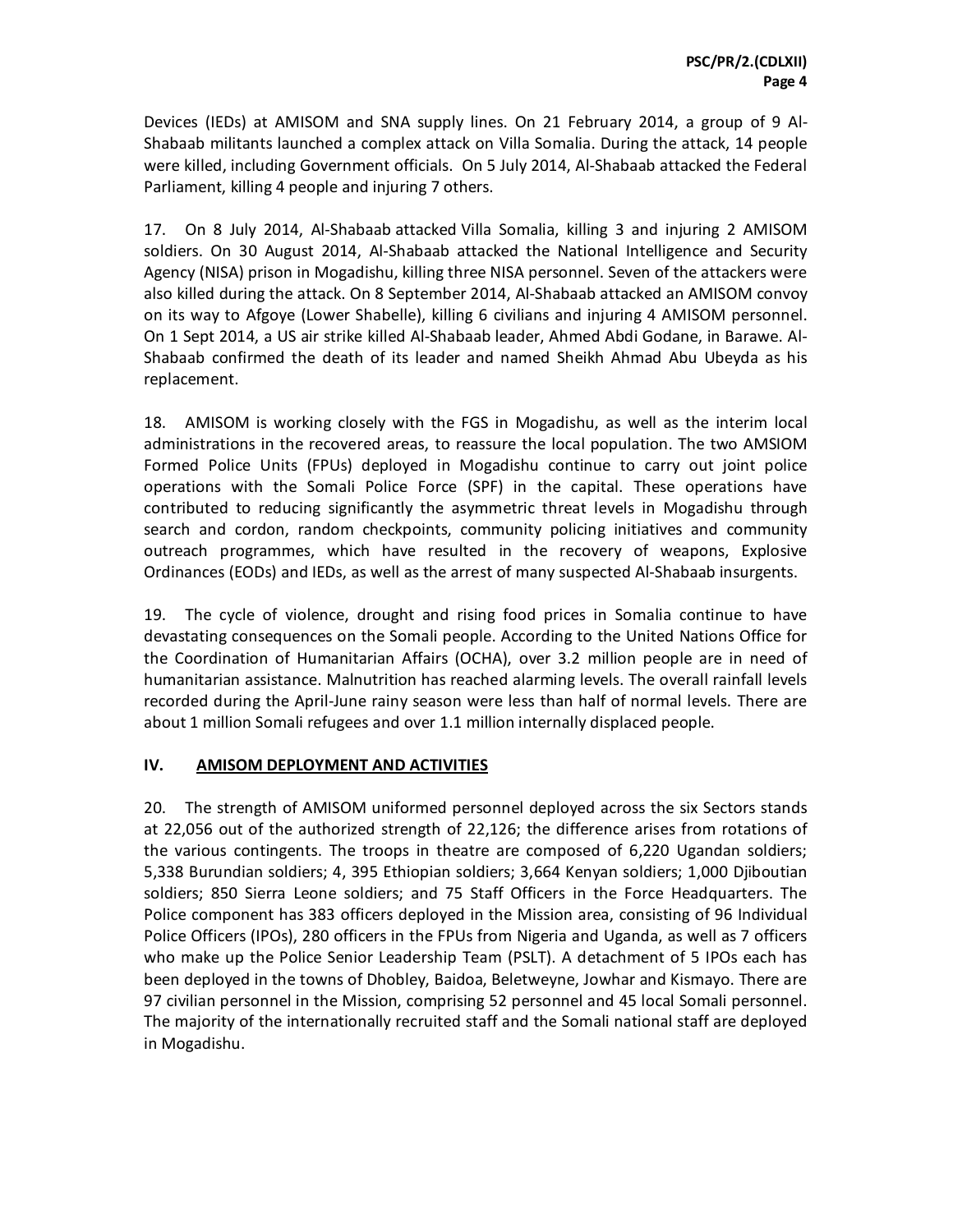#### **a) Military Operations**

21. Following the adoption of the revised Concept of Operations (CONOPS) and the completion of the necessary relocation of troops and equipment across the new Sectors, the first phase of the joint AMISOM-SNA expansion operation, code-named *Operation Eagle,* was launched on 3 March 2014. The Operation, which ended on 30 March 2014, resulted in the recovery from Al-Shabaab of eight districts, namely *Rab Dhuure, Wajid, Xuduur, Bulo Burto, Warshik, Qoryooley, Maxaas*and and *Ceel Buur*. The Operation denied Al-Shabaab freedom of movement, forcing this group to relocate elsewhere.

22. Phase 2, code-named *Operation Indian Ocean*, was launched on 25 August 2014, seeking to build on the progress made during Operation Eagle. Each Sector was assigned objectives with instructions to seize, secure and stabilize key districts along the coastline. In Sector 1, the SNA and AMISOM jointly captured Golweyn, on 30 August, Bulo Mareer and Kurtunwareey towns, in Lower Shabelle, on 30 and 31 August. On 6 October, the SNA and AMISOM forces captured Al-Shabaab's "capital" and last stronghold, Barawe. In Sector 2, the SNA and AMISOM, en route to Jamame, captured the town of Bulo-Gudud (30 km of Kismayo), on 6 October. In Sector 3, the SNA and AMISOM recovered the town of Tayeeglow (Bakol region), on 25 August. In Sector 4, the SNA and AMISOM forces reopened the Beletweyne-Bulo Burto road and successfully escorted 18 trucks loaded with relief aid to Bulo Burto. The SNA and AMISOM forces are now planning to reopen the road between Bulo Burto and Jalalaqsi. In Sector 5, on 30 August 2014, the SNA and AMISOM cleared and secured the towns of Fidow and Jalalaqsi. The SNA and AMISOM later captured the town of Raag Ceel and captured the town of Cadale on 1 October, which was previously used as a supply route by Al-Shabaab.

23. As a result of these defeats, Al-Shabaab withdrew its forces to the rural areas and the Middle Juba region, in order to preserve its equipment and personnel for a long asymmetrical struggle. Al-Shabaab still controls some areas inland from Kismayo and Barawe, particularly the towns of Dinsoor, Baardheere, Bu'aale, Jamame and Jilib, as well as rural areas around these towns. In the short term, Al-Shabaab will continue its attacks, seeking to create chaos and disruption at every opportunity. Al-Shabaab is also likely to remain a threat to Somalia's immediate neighbors and the Troop and Police Contributing Countries (T/PCCs) to AMISOM.

24. In the Kismayo Sector, Colonel Barre Hirale surrendered to the Government along with 114 militiamen. Furthermore, an estimated 800 Al-Shabaab have defected in different Sectors following the Government's offer of a 45-day amnesty to Al-Shabaab fighters at the launch of *Operation Indian Ocean*.

# **b) Support to the SNA**

25. In addition to the joint operations being conducted with the SNA, the AMISOM military component is continuing to train and mentor the SNA in the areas of command and control, logistics, unit tactics and medical capabilities. During the reporting period, AMISOM trained 116 SNA soldiers in basic static guard duties and 29 young officers as platoon commanders, while the SNA advanced infantry company (Danaab) completed its induction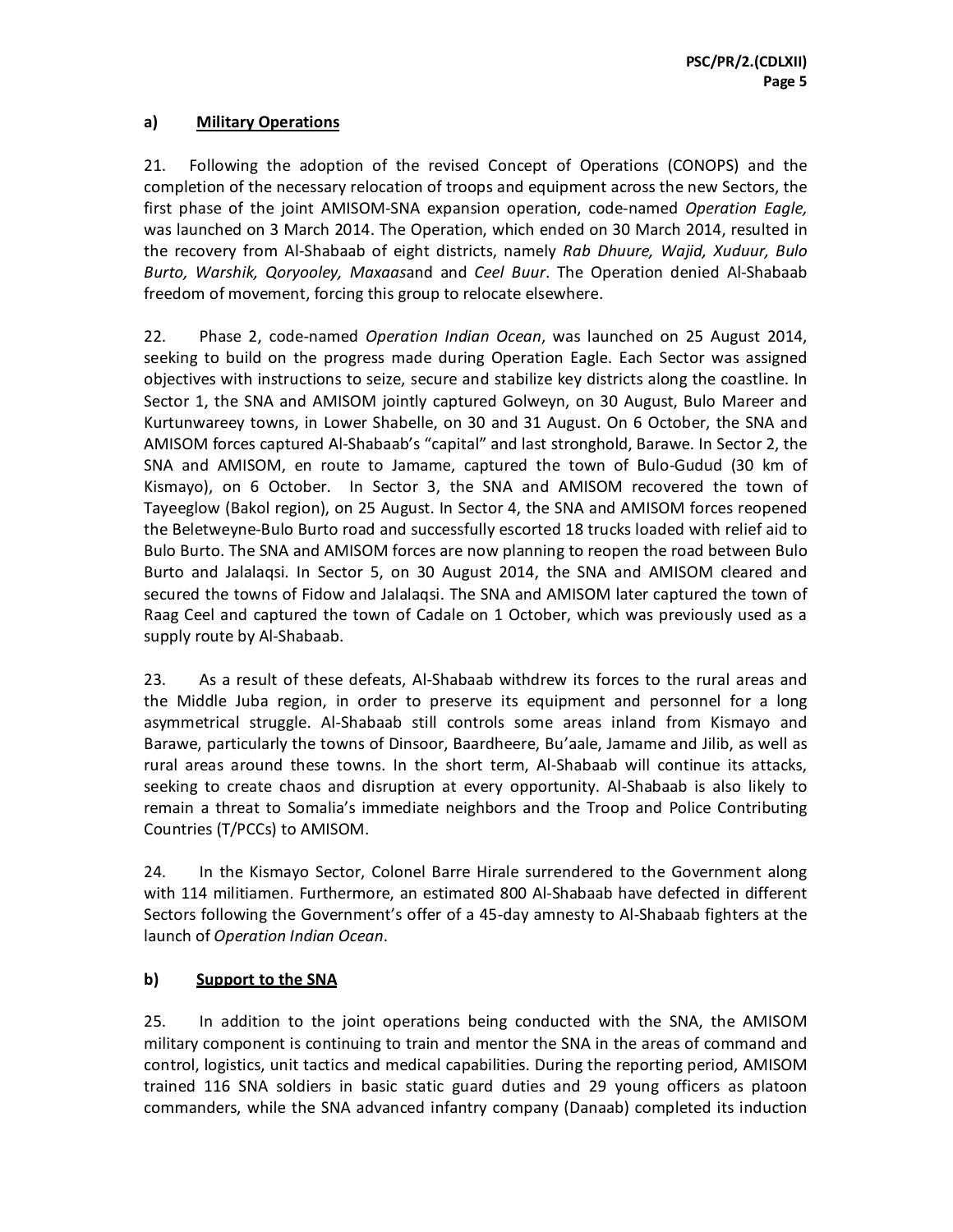and basic training. All the trainings were conducted at the Jazeera Training Center in Mogadishu. AMISOM, working with the EU Training Team (EUTM), began the CONOPS Refresher training course in all Sectors. About 7,214 SNA are undergoing the training course. In addition, courses are being prepared for the reintegration of troops returning from training abroad, senior officers refresher course and a generic six-month training programme for resident battalions. However, there is lack of fundamental basic equipment at all training centers, such as beds and training weapons.

# **c) Police Operations**

26. During the period under review, AMISOM police component continued to provide varied support to the SPF in terms of training, mentoring, operational support and capacity enhancement in Mogadishu, Baidowa, Beletweyne, Kismayo and Dhobley. Pre-deployment assessments were conducted in Jowhar and Dhobley, and deployments of AMISOM police were done accordingly in the two areas during August and September 2014. Joint assessments in the newly-recovered areas, such as Tiyeglow, Kurtunwaarey and others, were also conducted following *"Operation Indian Ocean".*

27. With regard to training, AMISOM police has conducted a community-based policing course for one hundred and sixty (160) police officers, including sixty-nine (69) women, with the objective to enhance the capacity of the SPF in proactive policing, in partnership with the concerned communities. AMISOM police has also developed the necessary curricula for required training programmes on *sexual and gender-based violence (SGBV),* in collaboration with UNICEF, and *basic police training,* in collaboration with the SPF. The curricula for training 200 SPF and 200 community leaders in Mogadishu is being finalized for the Banadir Neighborhood-Watch Project. AMISOM police has also conducted human rights training of trainers for 25 SPF officers; a refresher course for 110 SPF officers in patrols, cordon and search; and professional standards and investigation courses for 35 SPF officers. Furthermore, AMISOM police is currently conducting basic recruitment training for 500 SPF officers, which is expected to end by the close of the year. For the first time, AMISOM police has decentralized training activities to areas outside the capital.

28. AMISOM police has appointed a Gender Affairs Coordinator, in an effort to improve the management of gender-related issues and support SPF in gender approach to the ongoing reform process and management of SGBV cases. In line with the SPF strategic plan, a needs assessment was carried out at SPF headquarters in Baidoa and Jowhar, to identify gaps in the establishment of women's desks at police stations. In addition, plans are under way to implement the SPF Gender-Based Violence Strategy, which was jointly developed with AMISOM police and all relevant stakeholders from the FGS. In terms of mentoring, AMISOM police is continuing to co-locate with the SPF in Baidoa, Kismayo, Dhobley, Beletweyne and Mogadishu, where Somali police officers are provided with on-thejob training on core policing functions.

29. Regarding operational support, the two AMSIOM FPUs deployed to Mogadishu are carrying out joint police operations with the SPF in the capital. During the period under review, the SPF EOD and Canine Team was established, and it is working closely with UNMAS as a Quick Reaction Unit to respond to serious crimes in Mogadishu. Furthermore, with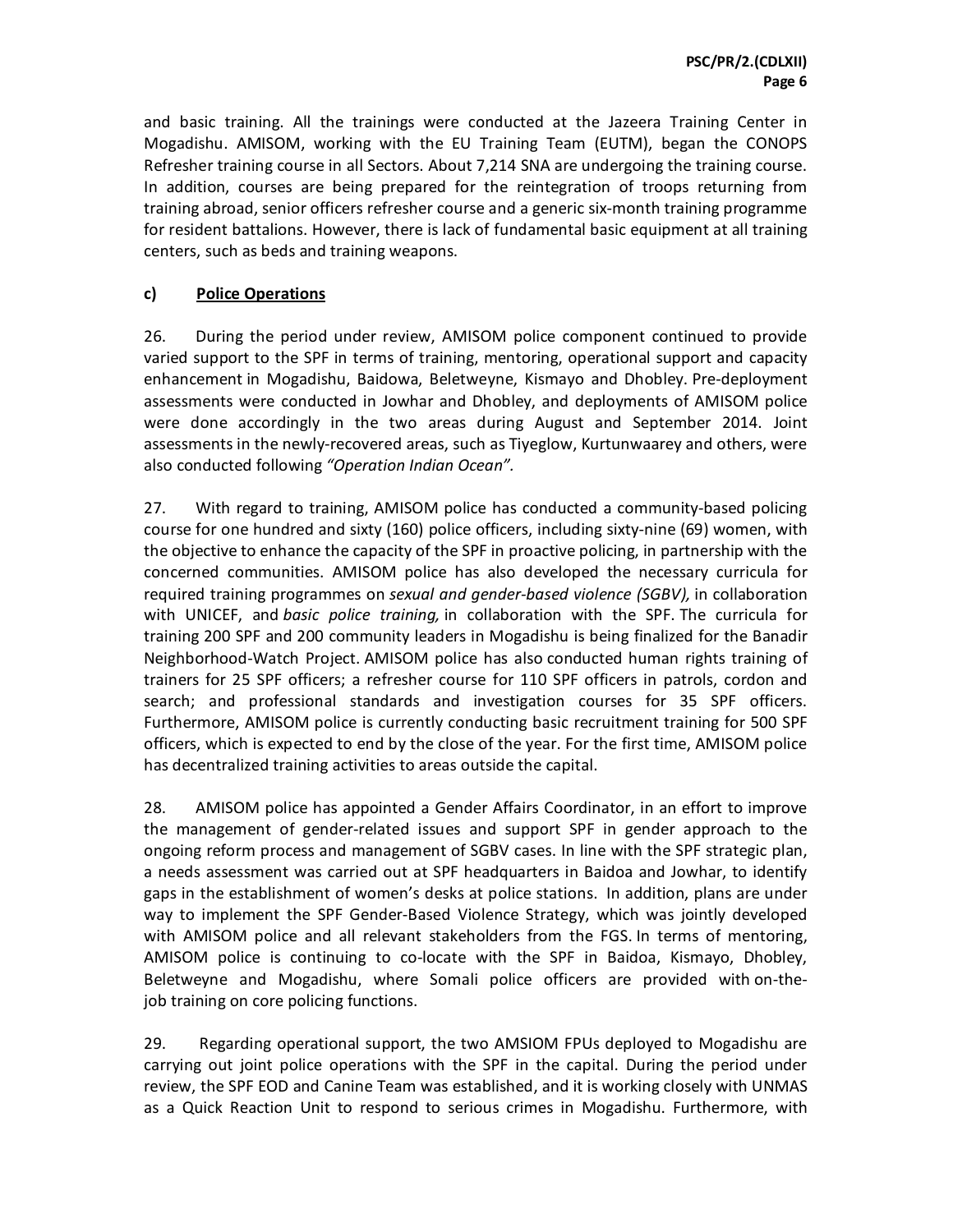funding from the Italian Government, ten Toyota Pickup Vans were provided to the SPF to enhance its operational mobility. In support of the reform, restructuring and development process in the SPF, AMISOM police, with funding from the Italian Government, completed phase one of renovation works at the SPF Headquarters. AMISOM police also facilitated the renovation of the Medina Police Hospital, and provides medical services to the SPF. AMISOM police also provides advice to the SPF in a number of relevant areas. Finally, thanks to support from partners, AMISOM police initiated a project for the construction of a police station at Mogadishu International Airport.

30. During the month of August 2014, the AMISOM police and SPF jointly launched a community awareness and response program as a mechanism to involve the community in responding to the persistent asymmetric attacks in Mogadishu and other areas. The aim of this programme is to sensitize members of the public on the need to partner and work with the police, in order to fight crime and also improve on community safety and security.

# **d) Humanitarian Liaison**

31. In line with the revised CONOPS, AMISOM Humanitarian Liaison Office (HLO) is working towards enhancing AMISOM's relations with the humanitarian community, in order to facilitate the provision of support to the needy populations, particularly in those areas recovered from Al-Shabaab. To this end, AMISOM has established a Joint Operational Information Sharing Forum (JOISF), which brings together relevant stakeholders. Furthermore, the AMISOM HLO, together with the FGS, has carried out field assessments in the newly-recovered areas. The assessment reports have been instrumental in helping the humanitarian community understand the complexity of the needs of the populations in the newly-recovered areas, as well in providing valuable insights into the general situation on the ground. These assessments also facilitate the planning and implementation by AMISOM of Quick Impact Projects (QIPs) in the newly recovered areas.

32. The initial assessment findings indicate that there are significant humanitarian needs in all areas visited. It is expected that, through the JOISF process and with information provided by more assessment missions, humanitarian partners will better understand the needs of the affected populations, and be able to access them and provide for their needs in a coordinated way.

# **e) Gender**

33. The AMISOM Gender Office is continuing efforts to implement the AMISOM Gender Mainstreaming Strategy to enhance the implementation of the Mission's mandate. To this end, during the reporting period and in addition to establishing gender offices in Beletweyne and Kismayo, the Gender Office has convened sensitization forums on the prevention of sexual exploitation and abuse. Furthermore, as part of the celebrations marking the International Women's Day 2014, the Gender Office convened a meeting under the theme "Celebrating the Female Peacekeepers and their Contribution to Peace and Stability in Somalia".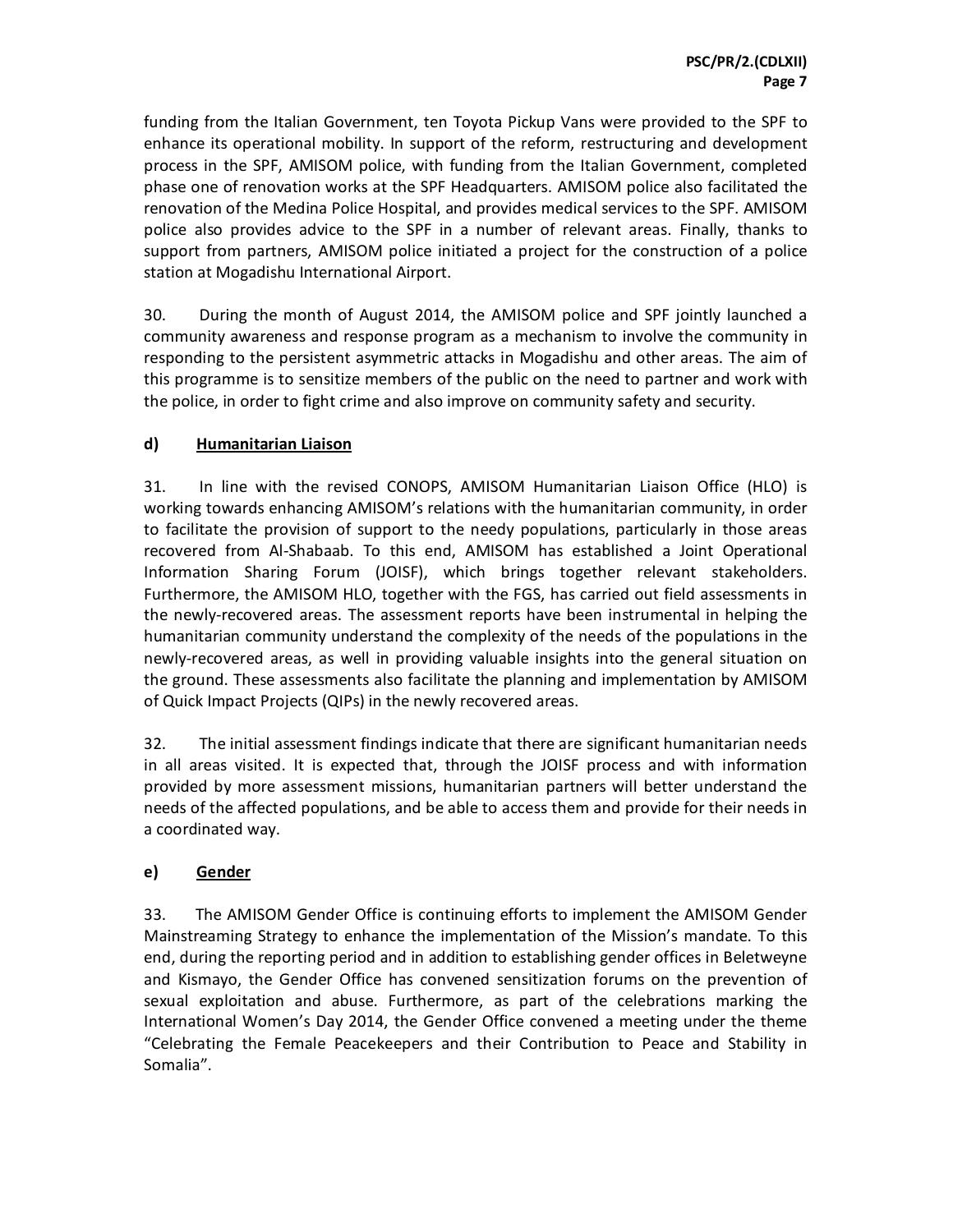# **f) Human Rights**

34. During the reporting period, AMISOM, cognizant of its obligations under international humanitarian law (IHL), human rights law and relevant AU policies and guidelines, has continued to make considerable efforts to ensure that its operations are conducted in compliance with applicable IHL. The Force Commander issued a "Force Commander's Legal Directives on Operations" to all the Sector Commanders, requiring them to adhere strictly to the UN Secretary-General's Human Rights Due Diligence Policy (HRDDP) in the conduct of operations. In terms of training, AMISOM, with the support of UNSOA and UNSOM, continued to conduct AU-UN mandatory Pre-Deployment Training (PDT) in IHL and human rights law. The pre-deployment training is reinforced with additional mission-specific training on key principles of IHL for senior AMISOM officers. In addition, since 2012, AMISOM conducts training courses in IHL for junior and senior officers of the SNA.

35. Pursuant to UN Security Council resolution 2124 (2013), which requires UNSOM, UNSOA and AMISOM to collaborate in the implementation of the UN Secretary-General's Human Rights Due Diligence Policy (HRDDP), the three institutions have established a Joint Working Group on HRDDP. The Working Group held its inaugural meeting in Mogadishu on 15 February 2014. Subsequently, the Working Group developed a report on existing AMISOM, SNA and UNSOM mechanisms, highlighting gaps and making recommendations on further measures to ensure better compliance with the HRDDP.

36. AMISOM is committed to fully implementing the relevant provisions of the 2003 UN Secretary-General's Bulletin on special measures for protection from sexual exploitation and abuse. It has adopted a policy on the prevention of sexual exploitation and abuse (SEA). Regarding the allegations of SEA contained in the recent report by Human Rights Watch, the Commission, taking such allegations seriously, has already embarked on a process to carry out a thorough investigation.

37. Regarding the Civilian Casualty Tracking and Response Cell (CCTARC), AMISOM and UNSOA have established focal points to the CCTARC. In September 2014, a consultant was recruited to mentor the Cell. In addition, the Commission recruited a CCTARC Data Entry Officer. The Cell, which has began its operations, is complemented by the development of a Civilian Casualty Matrix.

# **g) Civil Affairs**

38. AMISOM Civil Affairs unit continues to complement military operations in support of the FGS efforts to extend State authority by facilitating community confidence-building measures. Ahead of the launch of phase one of *Operation Eagle and Operation Indian Ocean*, AMISOM Civil Affairs unit engaged community elders at different levels in order both to provide the necessary situational analysis and to mobilize the communities in support of the military operations. Furthermore, AMISOM Civil Affairs unit is working to implement QUIPs, with a particular focus on health, water, infrastructure and education.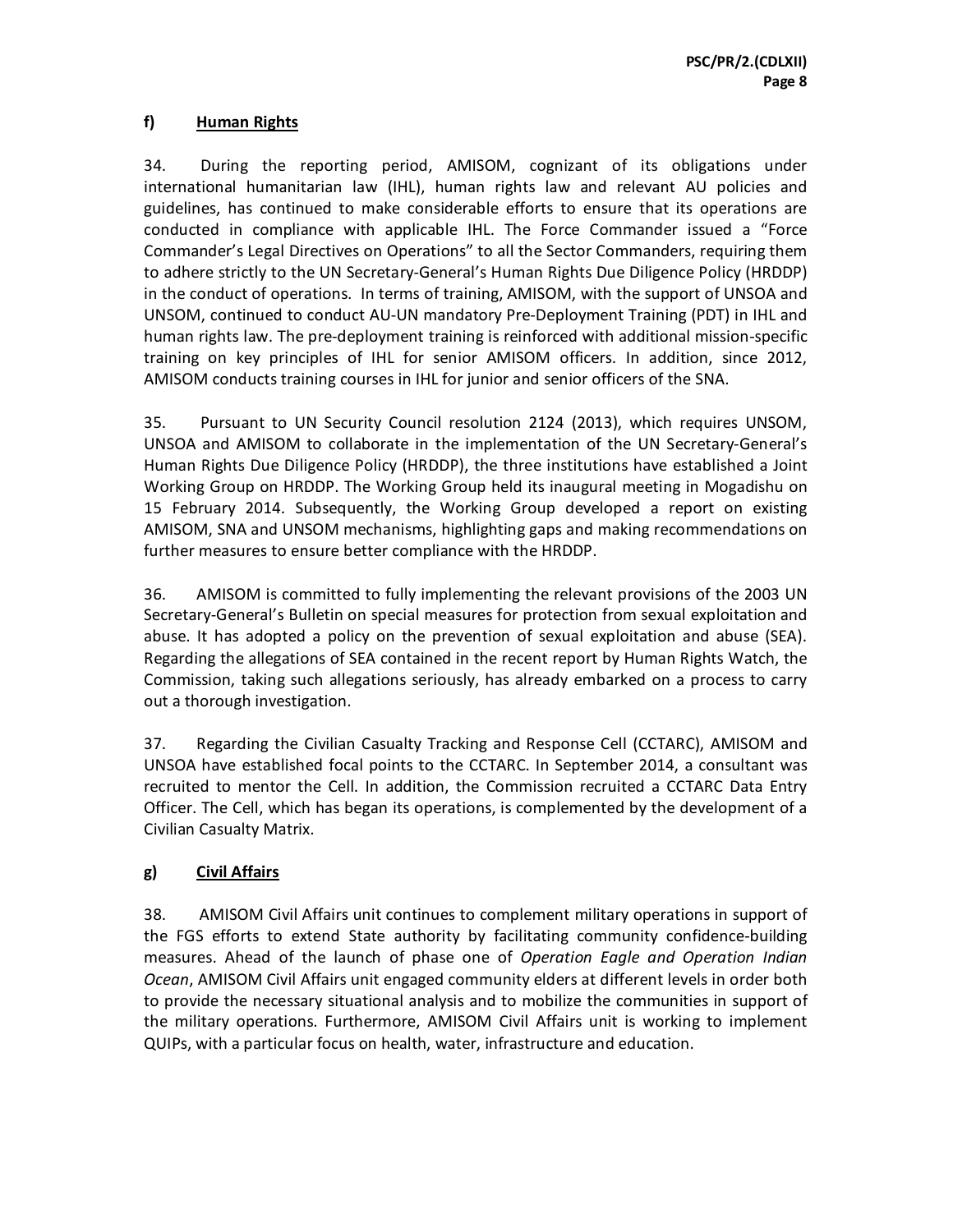39. The Civil Affairs unit is also working with the FGS Ministry of Labour and Social Affairs to sensitize members of Somali civil society on Government policies, particularly regarding Vision 2016. From 18 to 21 August 2014, the FGS and AMISOM organized a conference in Kigali aimed at identifying the role of civil society organizations in supporting inclusive political dialogue and initiating processes of social reconciliation to restore trust between communities. The participants agreed to create a Somalia Civil Society Consortium that will work with the FGS to implement Vision 2016. The AMISOM Civil Affairs unit working with the Ministry of Youth and Sports, developed programmes aimed at engaging the Somalis youths in dialogue, reconciliation, security and development.

#### **V. UN LOGISTICAL SUPPORT**

40. UNSOA has continued to provide AMISOM with the necessary logistical of support for the implementation of the revised CONOPS. To ensure the effectiveness of the support delivered, strategic-level, senior mission leadership meetings continued to be held, while, at the operational level the revitalized Joint Support Operations Center (JSOC) effectively coordinates the planning and delivery of all logistical support to AMISOM uniformed and civilian personnel deployed in all the six Sectors. During the reporting period, UNSOA provided the requisite support for phase one of *Operation Eagle*, beginning with the conduct of *Relief-In-Place* operations across the six Sectors, except for some challenges experienced in Sector 2.

41. In addition to the support being provided to ongoing joint operations by AMISOM and SNA troops, UNSOA continues to deliver routine support to the three components of AMISOM across the six Sectors of the Mission area. However, the delivery of support to a number of locations is being carried out by air because of concerns over IEDs on the main supply routes. It is, therefore, imperative to increase the current fleet of UN medium lift helicopters, in order to facilitate timely delivery. Following an offer by the Government of Chad to supply AMISOM with combat and utility helicopters, a joint AU-UNSOA technical team travelled to Chad, from 8 to 14 October 2013 to assess the helicopters and the crew. Discussions are underway with the Government of Burundi to realize its offer to provide eight military helicopters to AMISOM.

42. UNSOA has also begun the construction of facilities at Sector hubs in Baidoa and Beletweyne. UNSOA continues to provide increased Communications and Information Technology Services (CITS) support to AMISOM. Regarding medical support, UNSOA carried out 35 medical evacuation, transfer, redeployment and repatriation flights. However, Sector medical facilities need to be brought up to Level 2 standards, in order to facilitate close medical support in the Sectors. A shortage of specialist doctors, who should be deployed by the Troop Contributing Countries (TCCs), remains a challenge to achieving Level 2 standard in the Sector hubs. On transportation, UNSOA supplied AMISOM with thirty-six assorted motor vehicles, while an additional one hundred and eleven vehicles will soon be delivered to replace those donated to AMISOM in 2009 from the liquidated UN Mission in Eritrea and Ethiopian (UNMEE). However, UNSOA continues to face challenges with the maintenance of the Armored Personnel Carriers (APCs). UNSOA is taking steps to address these challenges.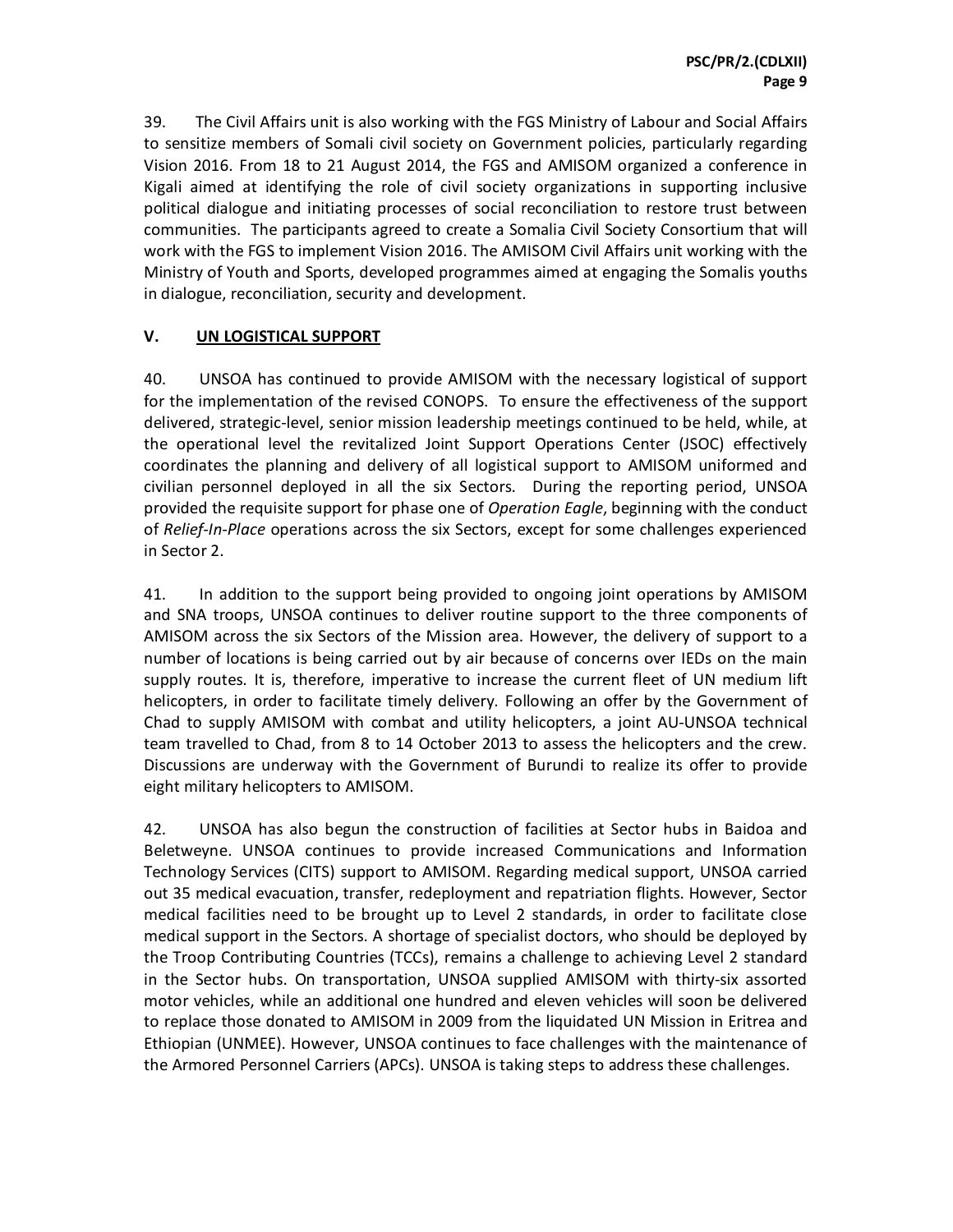43. In line with the relevant provisions of UN Security Council resolution 2124 (2013), UNSOA has put in place mechanisms for the phased roll-out of the targeted logistical support to the SNA, and has also commenced the provision of logistical support to SNA using funds contributed to the SNA Trust Fund, which, to date, received only two and a half million USD (\$2.5 million) in contributions and five million USD (\$5 million) in pledges. Given that the projected six month- and twelve month-requirements by the SNA stands at twelve and twenty two million USD respectively, it is imperative that the required funding is forthcoming, in order to guarantee the provision of this critical support to the SNA.

44. Finally the AU and the UN have begun a review of the AU-UN Memorandum of Understanding (MoU) signed in 2009 for the delivery of logistical support to AMISOM. The aim of the joint review is to strengthen acknowledged areas of weakness and to enhance those aspects that have worked well.

#### **VI. OBSERVATIONS**

45. Somalia continues to make progress in spite of the numerous challenges facing it. It is critical, therefore, that the Somali stakeholders continue their efforts, while the international community should enhance its support to Somalia.

46. The FGS has to be given adequate financial and other support to implement its *Vision 2016* agenda. At the first meeting of the High-level Partnership Forum (HLPF) on the implementation of Somalia New Deal Compact, held in Mogadishu on 24 February 2014, President Hassan Sheikh Mohamoud appealed to partners to fulfill their pledged support, in order to enable the Government implement its commitments under the Compact. The FGS needs financial resources to implement its Roadmap, including the stabilization and establishment of State authority across the country, as well as in the newly recovered areas, ahead of the general elections in 2016.

47. The Roadmap adopted by the FGS demonstrates its commitment to complement and to build upon the security gains being recorded thanks to the joint AMISOM and SNA military operations. The political leadership of Somalia and all other stakeholders should continue to show selfless leadership, resolve and unity of purpose to consolidate the progress made. In this regard, it is critical for the Government to undertake adequate sensitization on the stabilization strategy and state building process under the Local Government Act and Provisional Federal Constitution. Recent outreach efforts and the positive outcomes of the engagements by the President and the Speaker of Parliament in Baidoa, as well as the Prime Minister's engagements in Bulo Burto, Jowhar and Kismayo, are vivid demonstrations of how effective such sensitization could be in facilitating peace building and state building. At the same time, efforts to ensure constructive engagement between the FGS and Puntland should be encouraged.

48. The joint AMISOM and SNA operations have resulted in the recovery of sixteen districts, but seven districts remain under Al-Shabaab influence, and their recovery will be the main objective in the next military phase. While applauding the successes recorded so far, it is necessary to also take stock of the challenges that AMISOM and the FGS continue to be faced with going forward. In particular, AMISOM remains short of adequate air assets,